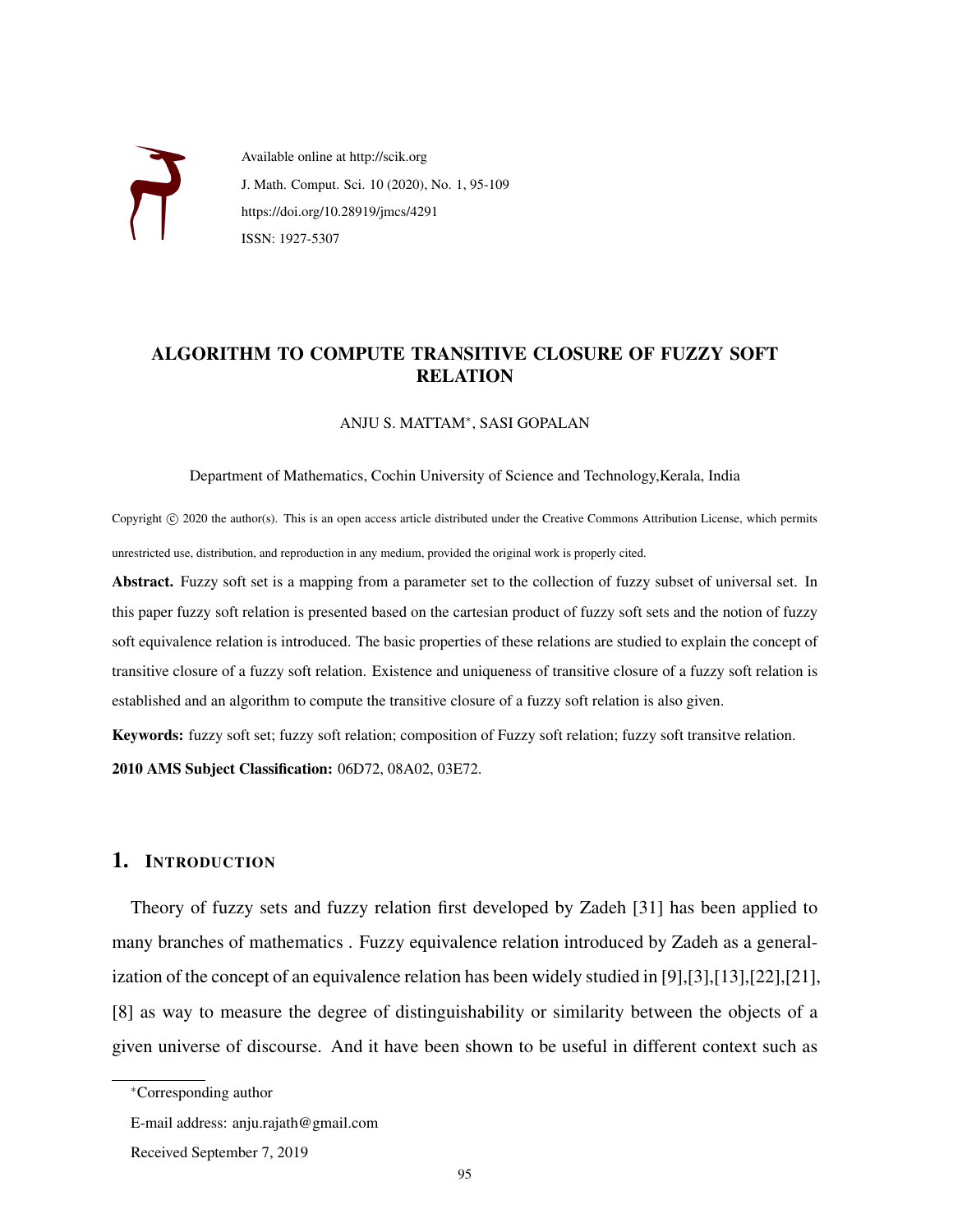fuzzy control [27], appropriate reasoning [32], fuzzy cluster analysis[6]. Depending on the authors and the context in which they appeared, it have received other names such as similarity relations, indistinguishability operators [5], many valued equivalence relations[18], etc. Later V. Murali[20]studied the cuts of fuzzy equivalence relation and lattice theoretic properties of fuzzy equivalence relation. In 1999 Molodtsov[19]proposed the novel concept of soft theory which provides a completely new approach for modelling vagueness and uncertainity.Theory of soft set has gained popularity among the researchers working in diverse areas. It is getting richer with new developments. Application of soft set theory can be seen in [24], [33], [26], [29], [10], [12],[15],[17]. Relations in soft set have been studied in[30],[19]. Structures of soft set have been studied by many authors[24],[25],[7].

Recently Ali et al.[2] have shown that a collection of soft set with reference to so called new operations give rise to many algebraic structures and form certain complete modular lattice structures. The theory of fuzzy soft set[14], fuzzification of the notion of soft set has the ability of hybridization. In this reagard fuzzy soft set and their applications has been investigated by many authors[16],[23],[4],[1],[28],[11]. Fuzzy soft set is the parametrized collection of fuzzy sets. Collection of fuzzy soft set form a complete modular lattice structures with respect to certain binary operations defined on them [34].

Based on these concept fuzzy soft relation is introduced and its theoretical properties are studied. Composition of Fuzzy soft relations provides both a general and flexible method for the designing of fuzzy logic controller and more generally for the modelling of any decision making process.

This paper is organized in the following manner. In section II some basic definitions related to fuzzy soft sets are given. These basic concepts are required in later section. In section III fuzzy soft relation and fuzzy soft equivalence relation is defined and different operations like union, intersection, composition that can be defined on the collection of fuzzy soft relation is introduced and its properties are studied. Fuzzy soft relation stores data in terms of relation between parameters which we define by membership function. Section IV is devoted to the study of transitive closure of fuzzy soft relation.The existence of the transitive closure is shown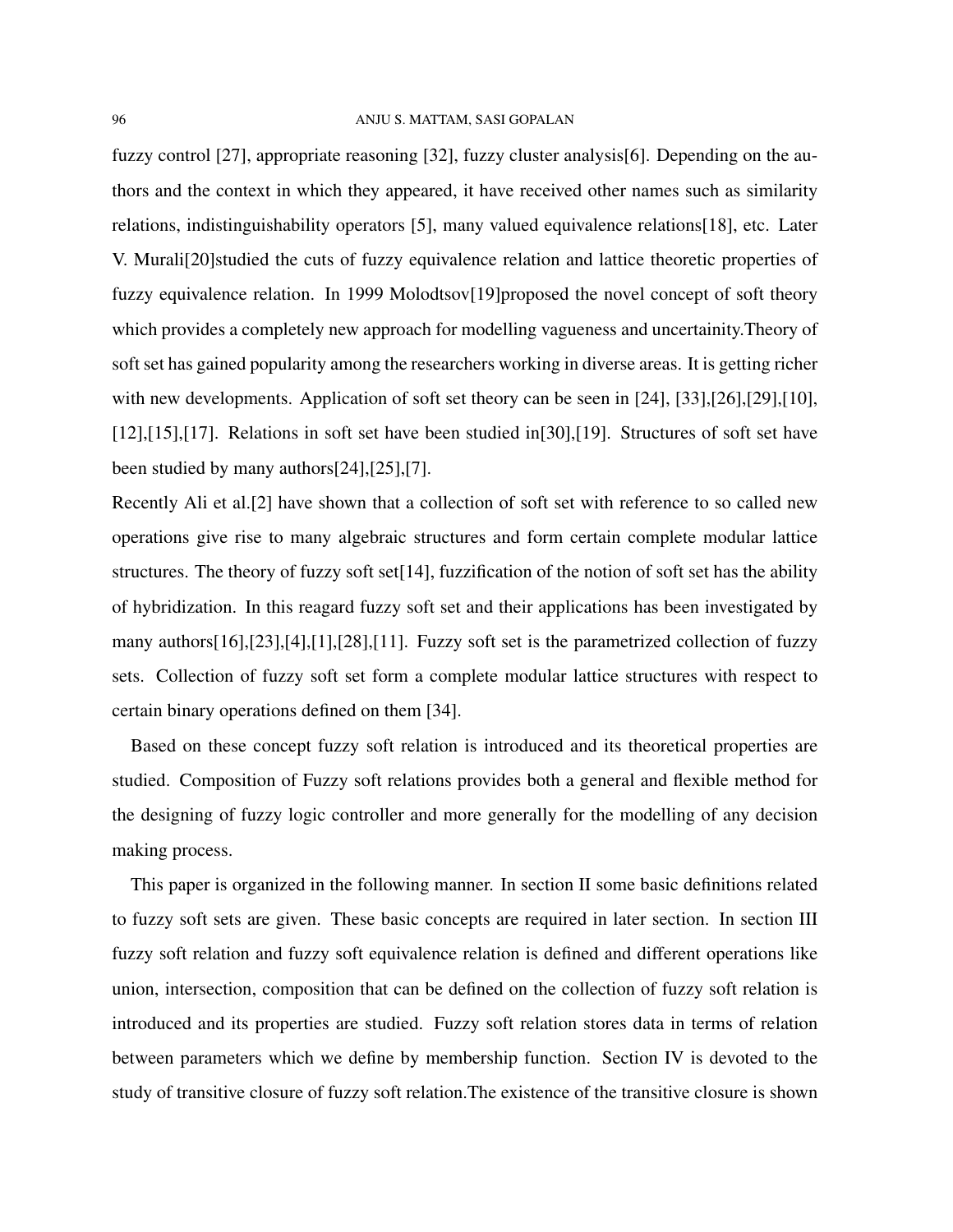to be guaranteed for any fuzzy soft relation. In section V an algorithm to compute the transitive closure of a fuzzy soft relation is given and it is implemented usig an example.

#### 2. PRELIMINARIES

Through out this paper X refers to an initial universe,  $\wp$  is a set of parameters in relation to objects in X. Parameters are often attributes, characteristics or properties of objects. I*<sup>X</sup>* denote the set of all fuzzy subsets of X and  $P,Q \subset \varnothing$ .

**2.1. Definition** [14]. The pair  $(f, P)$  is called a fuzzy soft set over X if f is a mapping given by f:P $\rightarrow$ I<sup>X</sup> i.e. f<sub>p</sub>: X  $\rightarrow$  [0,1]. Let (f,P) and (g,Q) be two fuzzy soft set over X. Then (f,P) is called fuzzy soft subset of (g,Q) denoted by (f,P)  $\subseteq$  (g,Q) if P  $\subseteq$  Q and  $f_p(x) \leq g_p(x)$ ,  $\forall p \in P$ .

**2.2. Definition** [14]. Union of two fuzzy soft sets  $(f,P)$  and  $(g,Q)$  over X is defined as the fuzzy soft set  $(h,C)=(f,P) \cup (g,Q)$  where C=P∪Q and for all c∈C

$$
h_c(x) = \begin{cases} f_c(x) & \text{if } c \in P - Q \\ g_c(x) & \text{if } c \in Q - P \\ f_c(x) \vee g_c(x) & \text{if } c \in P \cap Q \end{cases}
$$

**2.3. Definition** [14]. Intersection of two fuzzy soft sets  $(f, P)$  and  $(g, Q)$  over X is defined as the fuzzy soft set (h,C)=(f,P) ∩ (g,Q) where C=P∩Q and for all c∈ C, h<sub>c</sub>(x)=f<sub>c</sub>(x) ∧ g<sub>c</sub>(x)

**2.4. Definition** [14]. Let  $(f, P)$  and  $(g, Q)$  be two fuzzy soft sets over a universe X. Then cartesian product of (f,P) and (g,Q) is defined as (f,P) x (g,Q) = (h, P x Q) where h: P x  $Q \rightarrow I^X$  and  $h_{(p,q)}(x) = min(f_p(x), g_q(x)),$  ∀ (p,q) ∈ P x Q.

**2.5. Example.** Consider the various investment avenues as  $x_1$  - bank deposit,  $x_2$  - Insurance,  $x_3$  - postal savings,  $x_4$  - shares and stocks,  $x_5$  - mutual funds,  $x_6$  - gold,  $x_7$  - real estate as the universal state X, and factors influencing investment decision such as  $e_1$  - safety of funds,  $e_2$  liquidity of funds,  $e_3$  - high returns,  $e_4$  - maximum profit in minimum time period,  $e_5$  - stable returns,  $e_6$  - easy accessibility,  $e_7$  - tax concession,  $e_8$  - minimum risk of parameters.

Decision maker P is good at the parmeters  $e_1$  and  $e_5$ . Decision maker Q is good at the parameters  $e_3$  and  $e_4$ . This information can be expressed by two fuzzy soft sets (f,P) and (g,Q)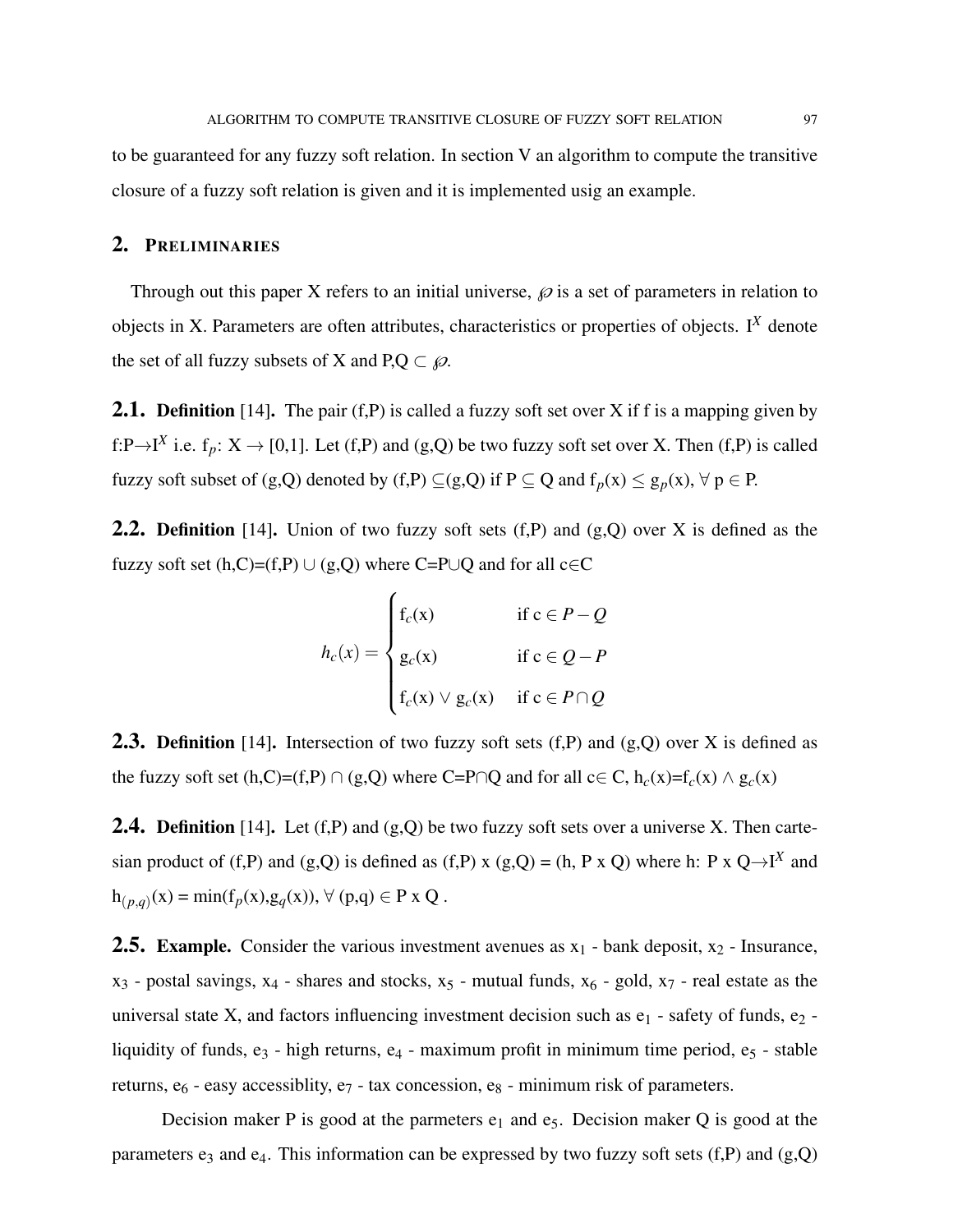respectively.

(f,P) = 
$$
\begin{cases} e_1 = \{\frac{x_1}{1}, \frac{x_2}{0.9}, \frac{x_3}{1}, \frac{x_4}{0.2}, \frac{x_5}{0.3}, \frac{x_6}{0.8}, \frac{x_7}{0.4}\} \\ e_5 = \{\frac{x_1}{1}, \frac{x_2}{1}, \frac{x_3}{1}, \frac{x_4}{0.1}, \frac{x_5}{0.1}, \frac{x_6}{0.3}, \frac{x_7}{0.7}\} \\ \text{and} \\ (g,Q) = \begin{cases} e_3 = \{\frac{x_1}{0.5}, \frac{x_2}{0.5}, \frac{x_3}{0.5}, \frac{x_4}{0.7}, \frac{x_5}{0.6}, \frac{x_6}{0.8}, \frac{x_7}{0.9}\} \\ e_4 = \{\frac{x_1}{0.4}, \frac{x_2}{0.2}, \frac{x_3}{0.4}, \frac{x_4}{0.8}, \frac{x_5}{0.6}, \frac{x_6}{0.8}, \frac{x_7}{0.9}\} \end{cases} \end{cases}
$$

A typical element of (h,P x Q) will look like  $h(e_1,e_3) = \left\{\frac{x_1}{0.4}\right\}$ 0.5  $\frac{x_2}{2}$ 0.5  $\frac{x_3}{2}$ 0.5  $\frac{x_4}{2}$ 0.2  $\frac{x_5}{2}$ 0.3  $\frac{x_6}{2}$ 0.8  $\frac{x}{2}$ 0.4  $\mathcal{L}$ .

# 3. FUZZY SOFT RELATION

Fuzzy soft Relation is a suitable tool for describing correspondance between the parameters in a fuzzy soft set, which makes the theory of fuzzy soft set a hot subject for research.It plays an important role in modeling and decision making of systems.

**3.1. Definition.** Fuzzy Soft Relation R from  $(f, P)$  to  $(g, Q)$  is a fuzzy soft subset of  $(f, P)$  x  $(g,Q)$ . If R is a fuzzy soft subset of  $(f,P)$  x  $(f,P)$  then it is called a Fuzzy Soft Relation on  $(f,P)$ . If R is a Fuzzy Soft Relation on (f,P) then  $R_{pq}^{-1} = R_{qp}$ ,  $\forall$  (p,q)  $\in$  PxP.

**3.2. Definition.** Let  $R_1$  and  $R_2$  be two Fuzzy Soft Relations from (f,P) to (g,Q) and (g,Q) to (h,S) respectively. Composition of R<sub>1</sub> and R<sub>2</sub> denoted by  $R_1 \circ R_2$  is a Fuzzy Soft Relation from  $(f,P)$  to  $(h,S)$  defined as

 $(R_1 \circ R_2)_{ps} = \bigvee_{q \in Q} ((R_1)_{pq} \wedge (R_2)_{qs})$  where  $(p,q) \in PxQ$  and  $(q,s) \in QxS$ .

**3.3. Example.** Consider a fuzzy soft set (f,P) over X, Where  $X = \{x_1, x_2, x_3, x_4\}$ ,  $P = \{p,$ q}.Following example shows that composition of fuzzy soft relation R and S on (f,P) is not commutative.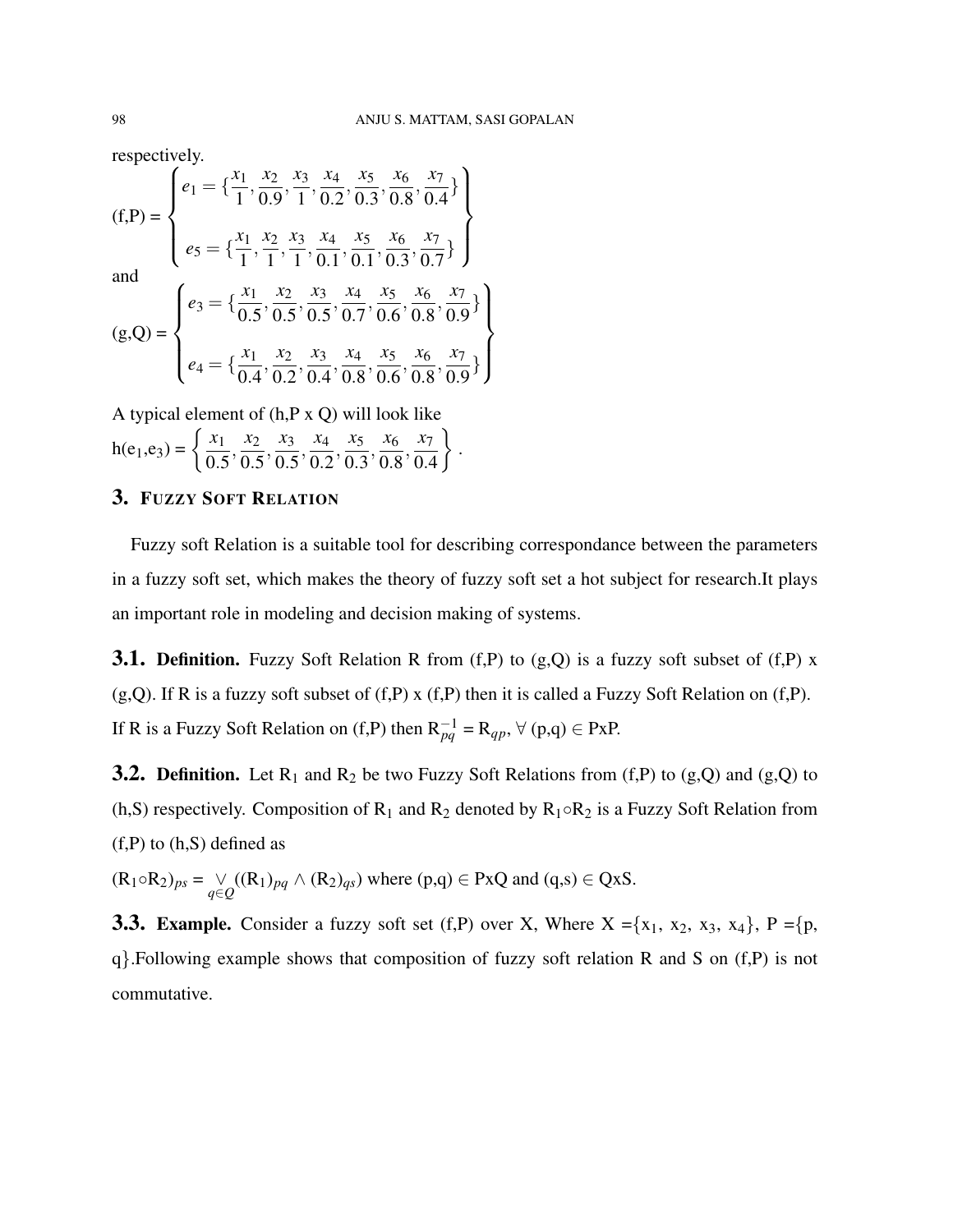|                   | $X_1$ | $\mathbf{X}$                          | $\mathbf{X}$ 3   | $X_4$ |
|-------------------|-------|---------------------------------------|------------------|-------|
| $\mathbf{R}_{pp}$ | 0.76  | 0.5                                   | $0.82 \mid 0.64$ |       |
| $\mathbf{R}_{qp}$ |       | $0.58 \mid 0.075 \mid 0.58 \mid 0.56$ |                  |       |
| $\mathbf{R}_{pq}$ | 0.6   | 0.7                                   | 0.65             | 0.8   |

TABLE 1. Fuzzy soft Relation R on (f,P).

TABLE 2. Fuzzy Soft Relation S on (f,P).

|          | $X_1$   | $\mathbf{x}_2$ | $\mathbf{X}_3$                  | $X_4$ |
|----------|---------|----------------|---------------------------------|-------|
| $S_{pp}$ |         |                | $0.8 \mid 0.6 \mid 0.87$        | 0.5   |
| $S_{pq}$ |         |                | $\vert 0.5 \vert 0.6 \vert 0.5$ | 0.6   |
| $S_{qp}$ | $0.4\,$ |                | $0.6 \mid 0.55 \mid 0.75$       |       |

TABLE 3. Fuzzy soft Relation R◦S on (f,P) .

|                  | $X_1$ | $\mathbf{X}$ | $\mathbf{X}$ 3 | $X_4$ |
|------------------|-------|--------------|----------------|-------|
| $R \circ S_{pp}$ | 0.76  | 0.6          | 0.82           | 0.75  |
| $R \circ S_{qp}$ | 0.58  | 0.075        | 0.58           | 0.5   |
| $R \circ S_{pq}$ | 0.55  | 0.5          | 0.5            | 0.6   |
| $R \circ S_{qq}$ | 0.5   | 0.075        | 0.5            | 0.56  |

| TABLE 4. Fuzzy soft Relation $S \circ R$ on $(f, P)$ . |  |  |  |  |  |  |
|--------------------------------------------------------|--|--|--|--|--|--|
|--------------------------------------------------------|--|--|--|--|--|--|

|                  | $X_1$   | $\mathbf{x}_2$ | $\mathbf{X}_3$     | $X_4$ |
|------------------|---------|----------------|--------------------|-------|
| $S \circ R_{pp}$ | 0.76    | 0.5            | 0.82               | 0.56  |
| $S \circ R_{pq}$ | $0.6\,$ | 0.6            | $\vert 0.65 \vert$ | 0.5   |
| $S \circ R_{qp}$ | 0.4     | 0.5            | $\vert 0.55 \vert$ | 0.64  |
| $S \circ R_{qq}$ | 0.4     | 0.6            | 0.55               | 0.75  |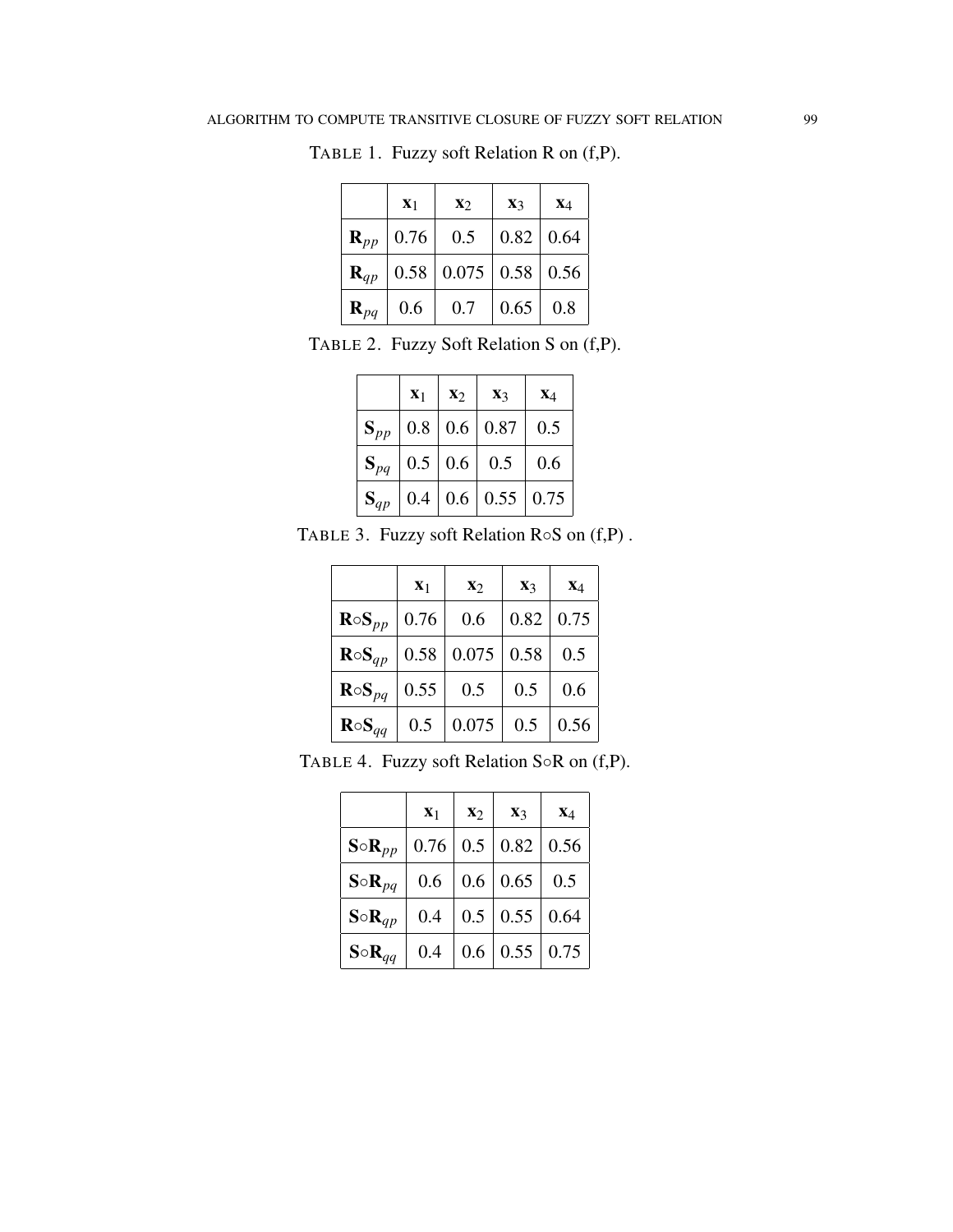**3.4. Definition.** If  $R_1$  and  $R_2$  be two fuzzy soft relations defined on the fuzzy soft set (f,P) then their Union and Intersections are defined as follows.

$$
(R_1 \cup R_2)_{pq}(x) = \max \{ (R_1)_{pq}(x), (R_2)_{pq}(x) \}
$$
  

$$
(R_1 \cap R_2)_{pq}(x) = \min \{ (R_1)_{pq}(x), (R_2)_{pq}(x) \}
$$

 $\forall x \in X$  and  $(p,q) \in P x P$ .

**3.5. Theorem.** Let Q, R, S be Fuzzy Soft Relation on (f,P) then

1) 
$$
(R^{-1})^{-1} = R
$$
  
\n2)  $(R^{c})^{-1} = (R^{-1})^{c}$   
\n3)  $R \subseteq S \implies R^{-1} \subseteq S^{-1}$   
\n4)  $(R \circ S)^{-1} = S^{-1} \circ R^{-1}$   
\n5)  $R \subseteq S \implies R \circ Q \subseteq S \circ Q$   
\n6)  $(Q \circ R) \circ S = Q \circ (R \circ S)$   
\n7)  $(Q \cup R)^{-1} = Q^{-1} \cup R^{-1}$  and  $(Q \cap R)^{-1} = Q^{-1} \cap R^{-1}$ 

Proof

All the above properties obviously holds using definition 3.1,3.2 and 3.5.

**3.6.** Corollary. If R and Q be two fuzzy soft relations on (f,P) such that  $R \subseteq Q$  then  $R^n \subseteq Q^n$ .

A new definition of fuzzy soft equivalence relation on a fuzzy soft set (f,P)is proposed which will partition the parameter set into equivalence classes

**3.7. Definition.** Let  $(f, P)$  be a fuzzy soft set over the universal set X and R be a fuzzy soft relation on (f,P) then R is said to be

1) Fuzzy soft reflexive if  $\forall p, q \in P$  with  $p \neq q$  and  $\forall x \in X$ 

 $R_{pq}(x) \le R_{pp}(x)$  and  $R_{qp} \le R_{pp}(x)$ 

2) Fuzzy soft symmetric relation if  $R = R^{-1}$ 

3) Fuzzy soft transitive relation if  $R \circ R \subseteq R$ 

4) Fuzzy soft equivalence relation if it is fuzzy soft reflexive, fuzzy soft symmetric and fuzzy soft transitive.

**3.8. Theorem.** If R is a fuzzy soft equivalence relation so is  $R^{-1}$  and R∘R.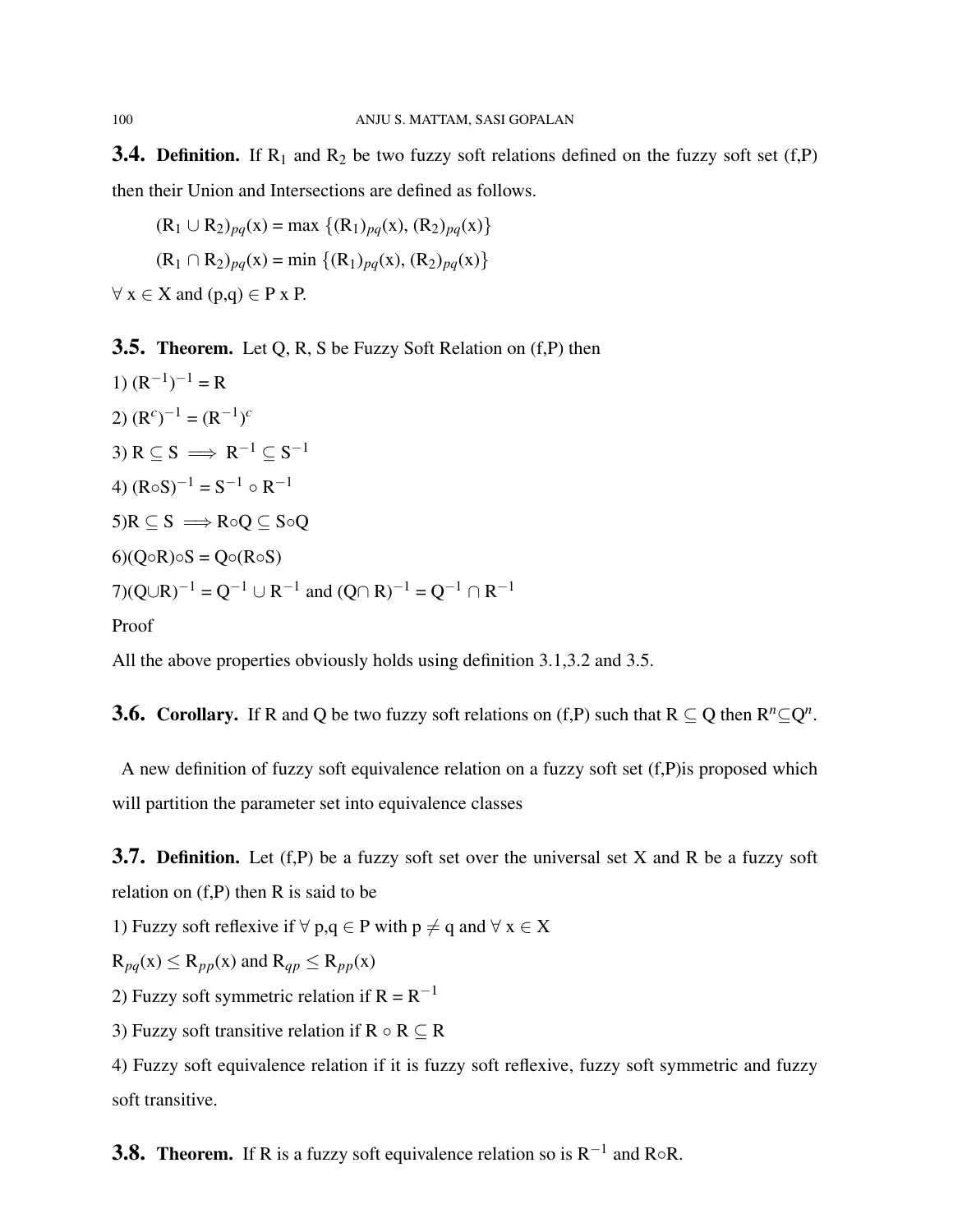**3.9. Theorem.** Let  $(f, P)$  be a fuzzy soft set over the universal set X then cartesian product R  $= (f.P)X(f.P)$  is a fuzzy soft equivalence relation.

Proof

 $R_{pq}(x) = min(f_p(x), f_q(x)) \le f_p(x)$  $\Rightarrow$  R<sub>pq</sub>(x)  $\le$  R<sub>pp</sub>(x),  $\forall$  p,q  $\in$  P and  $\forall$  x  $\in$  X, hence R is a fuzzy soft reflexive relation.  $R_{pq}(x) = min(f_p(x), f_q(x)) = min(f_q(x), f_p(x)) = R_{qp}(x) = R_{pq}^{-1}(x) \implies R$  is a fuzzy soft symmetric relation.

 $(\text{R}\circ\text{R})_{pq}(\text{x}) = \bigvee_{r\in P} \min(\text{R}_{pr}(\text{x}), \text{R}_{rq}(\text{x}))$  $=\bigvee_{r\in P}$  min(f<sub>p</sub>(x) $\wedge$ f<sub>r</sub>(x), f<sub>r</sub>(x) $\wedge$ f<sub>q</sub>(x))  $=\bigvee_{r\in P}$  min(f<sub>p</sub>(x), f<sub>r</sub>(x), f<sub>q</sub>(x))  $= min(f_p(x), \forall_{r \in P} f_r(x), f_q(x))$ ≤ min(f*p*(x), f*q*(x)) = R*pq*(x)  $\implies$  R is a fuzzy soft transitive relation.

Hence R is a fuzzy soft equivalence relation.

The key point in the work of fuzzy soft equivalence relation is the definition of fuzzy soft transitivity, which is based on composition of fuzzy soft relations. At a glance it is easy to verify whether a given fuzzy soft relation R on  $(f, P)$  is fuzzy soft reflexive and fuzzy soft symmetric. Fuzzy soft subset of cartesian product of fuzzy soft sets can be fuzzy soft reflexive and fuzzy soft symmetric but not necessarily a fuzzy soft transitive relation. In the next section we give a method to obtain a fuzzy soft transitive relation close to R , so that we can replace R with the new relation when transitivity is required.To do this an algorithm to compute the transitive closure of a fuzzy soft relation is also given.

### 4. TRANSITIVE CLOSURE OF A FUZZY SOFT RELATION

**4.1. Theorem.** Fuzzy soft relation R on (f,P) is fuzzy soft transitive if and only if  $R^n \subseteq R$ ,  $\forall$  $n \in N$  where  $R^n = R \circ R \circ \dots$  times,  $n > 2$ 

Proof

Suppose that  $R^n \subseteq R \forall n \in N$ . In particular for n=2,  $R^2 \subseteq R \implies R \circ R \subseteq R$ . Hence R is a fuzzy soft transitive relation.Conversly suppose that R is a fuzzy soft transitive relation.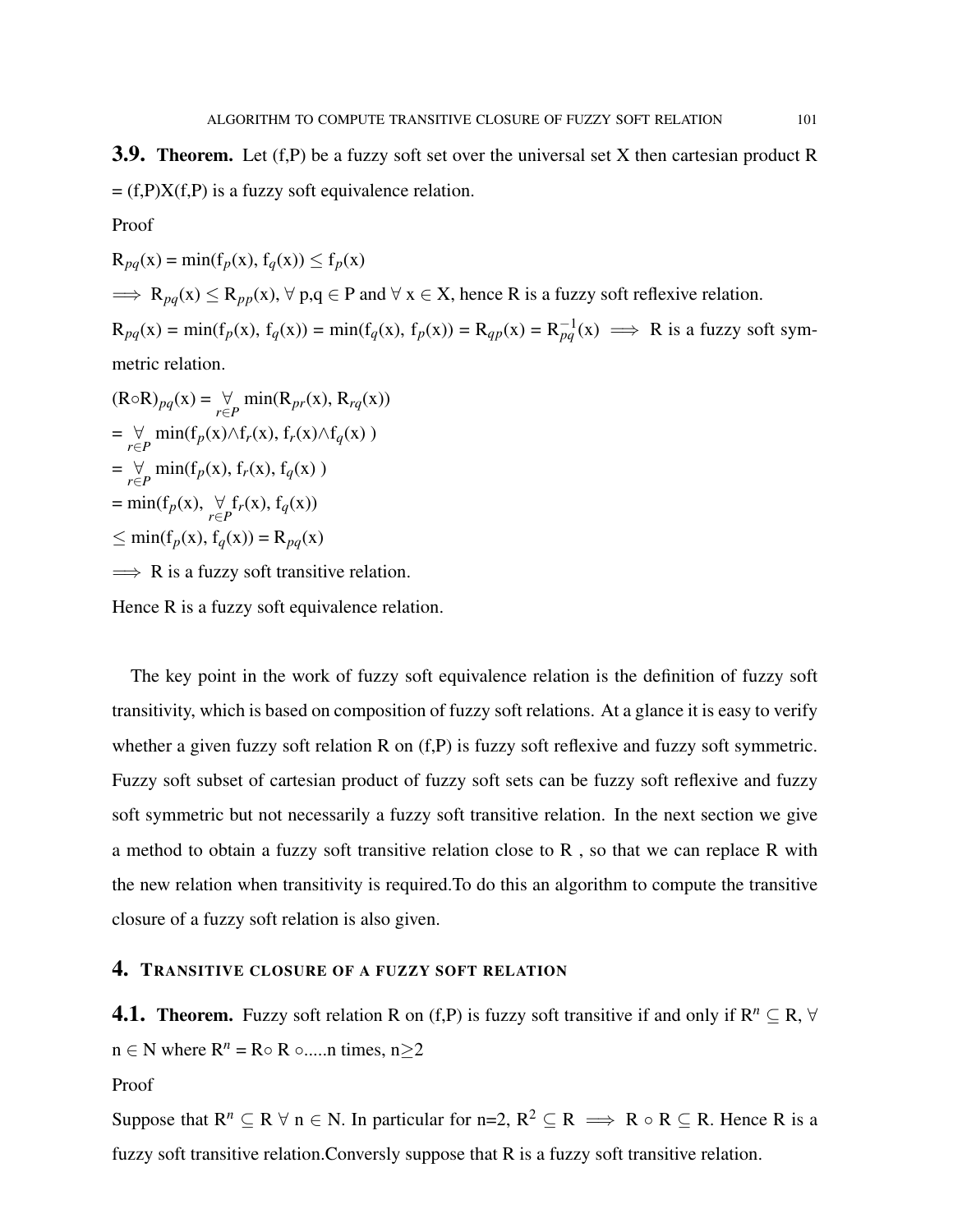ie. R  $\circ$  R  $\subset$  R.

 $R^n \subseteq R$  can be proved using mathematical induction. By our assumption result is true when n=2. Suppose that  $R^n \subseteq R$ , for  $n \in N$ .  $R^{n+1} = R^n \circ R \subseteq R \circ R \subseteq R$ . Hence the result.

**4.2. Definition.** Transitive closure of a fuzzy soft relation R on  $(f, P)$  denoted by  $\hat{R}$  is the smallest fuzzy soft relation containing R.

Next theorem shows that any fuzzy soft relation on a fuzzy soft set $(f, P)$  has a Transitive closure and it is unique.

**4.3. Theorem.** Consider an arbitrary fuzzy soft set  $(f, P)$  then any fuzzy soft relation R on  $(f, P)$ has a unique transitive closure.

Proof

Let  $\Omega$  be the collection of all fuzzy soft transitive relations T on (f,P) such that R⊂T. By theorem 3.9 the above collection is non empty. Define  $T^*_{pq}(x) = inf T_{pq}(x)$ . Now we have to prove that  $T^*$  is a fuzzy soft transitive relation  $T \in \Omega$ <br>containing R. Since R⊆T,  $\forall$  T∈ Ω, T<sup>\*</sup> is a fuzzy soft relation containing R.  $\mathrm{T}^* \subseteq \mathrm{T}$  ,  $\forall$   $\mathrm{T} \in \Omega$  implies  $\mathrm{T}^* \circ \mathrm{T}^* \subseteq \mathrm{T} \circ \mathrm{T}$ ,  $\forall$   $\mathrm{T} \in \Omega$  $\Longrightarrow$  T<sup>\*</sup>  $\circ$  T<sup>\*</sup>  $\subseteq$  T  $, \forall$  T $\in$   $\Omega$ 

 $\implies$   $(T^* \circ T^*) \subseteq inf T$ *T*∈Ω  $\implies$  T<sup>\*</sup>  $\circ$  T<sup>\*</sup>  $\subseteq$  T<sup>\*</sup>

Hence T<sup>\*</sup> is a fuzzy soft transitive relation. If T<sub>1</sub> and T<sub>2</sub> are two transitive closures of fuzzy soft relation R on(f,P) then according to definition 4.2,  $T_1 \subseteq T_2$  and  $T_2 \subseteq T_1$ , consequently  $T_1 = T_2$ .

**4.4. Theorem.** If R is a fuzzy soft relation on (f,P) then  $\hat{R} = R^1 U R^2 U ... R^n$ ,  $n \in \mathbb{N}$  is such that  $R^n = R^{n+1}$ 

Proof

Since  $\hat{R}$  is a fuzzy soft relation containing R it is enough we show that  $\hat{R}$  is fuzzy soft transitive.( $\hat{R}$  $\circ \hat{R}$ <sub>*pq*</sub>(x)=  $\vee_{r \in R} ((\hat{R})_{pr}(x) \wedge (\hat{R})_{rq}(x)) = \vee_{r \in P} ((R^i)_{pr}(x) \wedge (R^j)_{rq}(x)) = (R^i \circ R^j)_{pq}(x) = (R^{i+j})_{pq}(x)$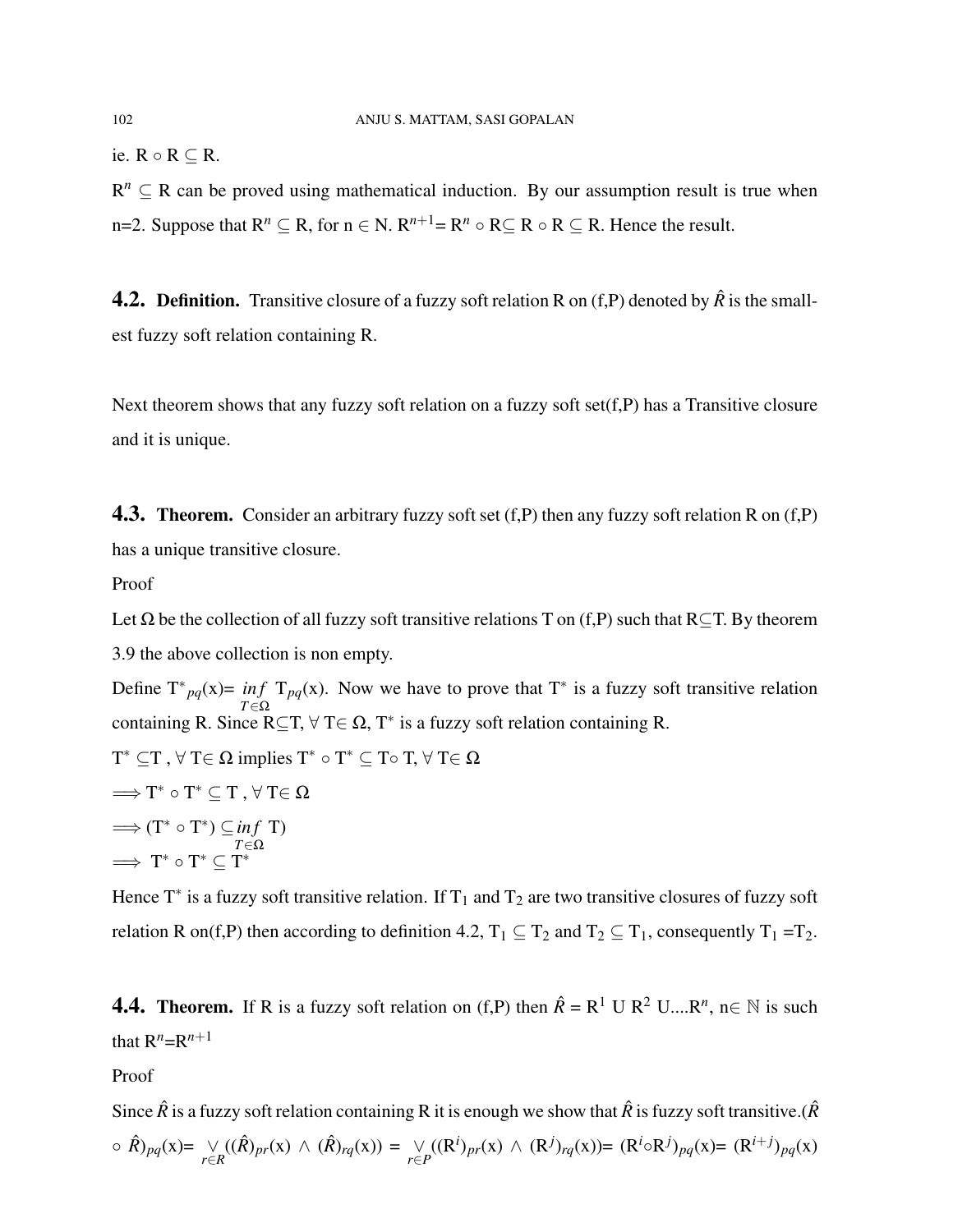$\leq$ ( $\hat{R}$ )<sub>pq</sub>(x). Let Q be a fuzzy soft transitive relation containing R then by theorem 4.1 and corollary 3.6,  $R^n \subseteq Q$ ,  $\forall n \in N \implies \hat{R} = R^1 \cup R^2 \cup ... R^n \subseteq Q$ . Hence  $\hat{R}$  is the smallest fuzzy soft transitive relation containig R.

### **4.5. Theorem.** Let R and Q be two fuzzy soft relations on  $(f, P)$  and

1) if  $R \subseteq Q$  then  $\hat{R} \subseteq \hat{Q}$ 

2) if R and Q are fuzzy soft transitive relations such that  $R \circ Q = Q \circ R$ 

then 
$$
(R \circ Q) = R \circ Q
$$

Proof

Obviously 1 holds, we need only prove 2

Note that  $R \circ Q \subseteq (R \hat{\circ} Q)$  (1)

 $(R \circ Q) \circ (R \circ Q) = R \circ (Q \circ R) \circ Q = R \circ (R \circ Q) \circ Q$ 

Since R and Q are fuzzy soft transitive relation on (f,P),  $(R \circ Q) \circ (R \circ Q) \subseteq R \circ Q \implies R \circ Q$  is a fuzzy soft transitive relation.

By theorem 4.1  $(\mathbb{R} \circ \mathbb{Q})^n \subseteq \mathbb{R} \circ \mathbb{Q}, \forall \mathbb{n} \in \mathbb{N} \implies (\mathbb{R} \circ \mathbb{Q}) \subseteq (\mathbb{R} \circ \mathbb{Q})$  (2)

From (1) and (2) we conclude that  $(R \circ Q) = (R \circ Q)$ 

### 5. ALGORITHM TO COMPUTE THE TRANSITIVE CLOSURE OF FUZZY SOFT RELATION

Let R be a fuzzy soft relation on fuzzy soft set  $(f, P)$ . We can consider R as a three dimensional matrix of size nxnxm, where  $n =$  number of elements of P and  $m =$  number of elements of X. The element  $R_{ijk}$  denote the fuzzy soft relation between  $i^{th}$  and  $j^{th}$  parameter of P corresponding to the k<sup>th</sup> element in X, ie. $0 \le R_{ijk} \le 1$ 

Transitive Algo (a=R,b=R,n,m)

Let  $\hat{R}$  be a three dimensional matrix initialize to R

```
for k=1 to m
    {
    for i=(1 \text{ to } n){
         for j=(1 \text{ to } n){
```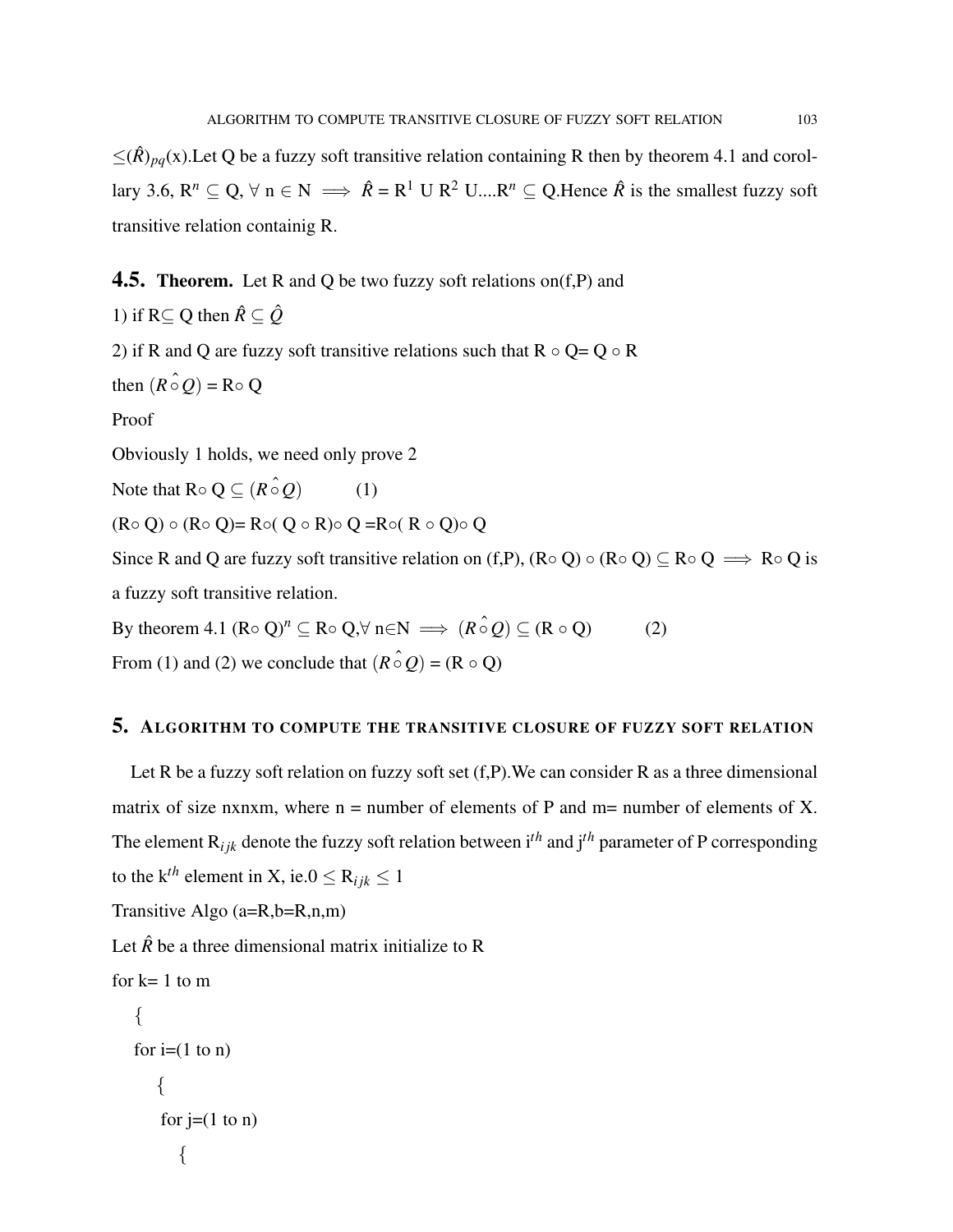```
c[i][j][k]= max[min(a_{ijk},b_{yik}),\forall y=1 to n]
           }
         }
     }
for i=(1 \text{ to } n){
   for j=(1 \text{ to } n){
       for k=1 to m
           c[i][j][k] \neq a[i][j][k]{
               \hat{R}[i][j][k] = \max[c[i][j][k], \hat{R}[i][j][k]]Transitive Algo (c,b,n,m)
           }
       }
   }
Print \hat{R}[i][j][k]
```
The algorithm to compute the transitive closure of fuzzy soft relation can be explained using the following example.

Let (f,P) be a fuzzy soft set over universal set  $x = \{x_1, x_2, x_3, x_4\}$  and parameter set P ={p, q, r}. Consider fuzzy soft relations R on (f,P). Using the above algoritm we can compute  $R^2 = R \circ$ R , $R^3 = R^2 \circ R$ ,  $R^4 = R^3 \circ R$  as follows.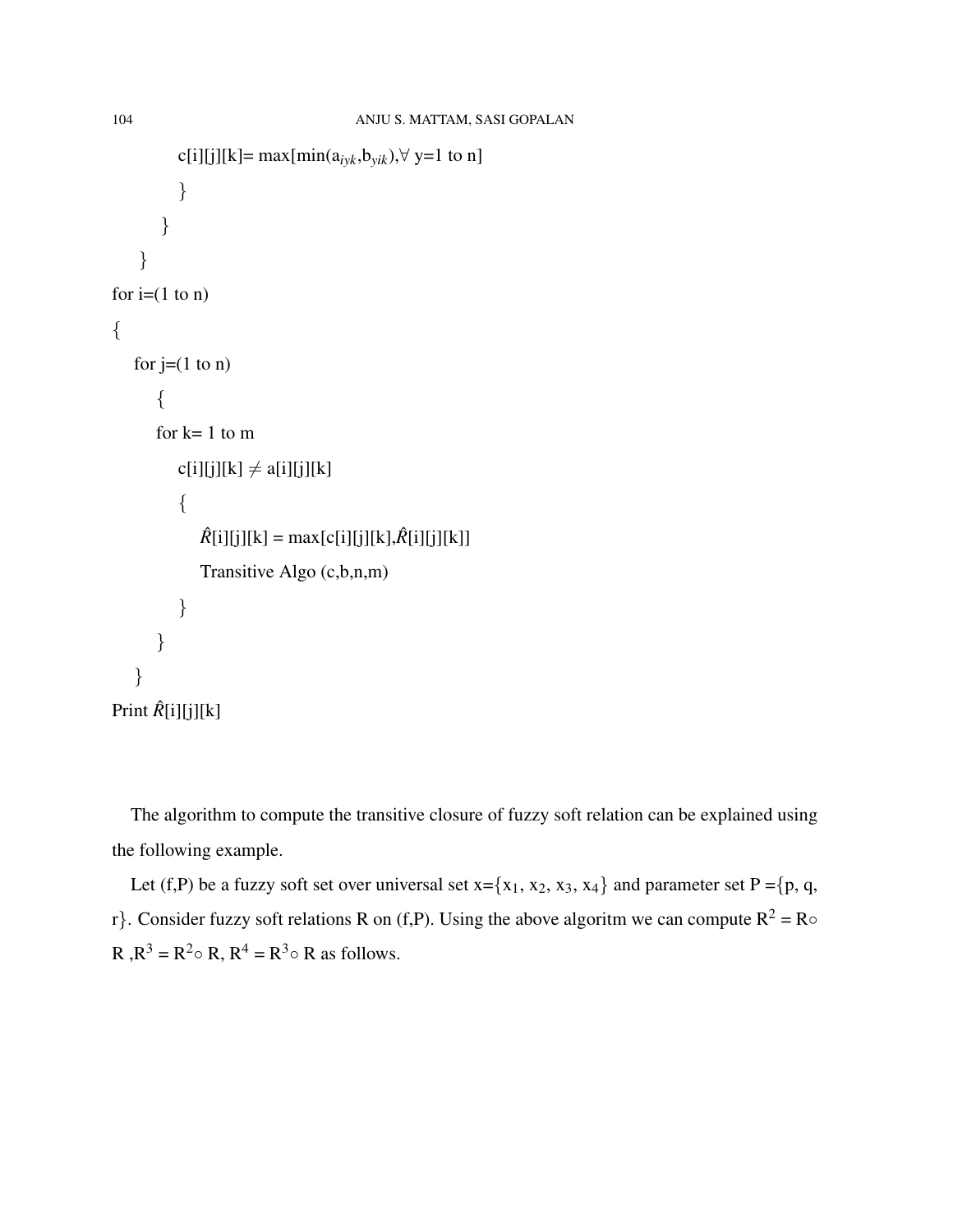| R                 | $\mathbf{X}_1$ | $\mathbf{x}_2$ | $\mathbf{X}$ 3 | $X_4$ |
|-------------------|----------------|----------------|----------------|-------|
| $\mathbf{R}_{pp}$ | 0.76           | 0.5            | 0.82           | 0.64  |
| $\mathbf{R}_{pq}$ | 0.58           | 0.075          | 0.6            | 0.56  |
| $\mathbf{R}_{rp}$ | 0.2            | 0.3            | 0.67           | 0.5   |
| $\mathbf{R}_{qr}$ | 0.6            | 0.7            | 0.65           | 0.8   |

TABLE 5. Fuzzy Soft Relation R On (f,P).

TABLE 6. Fuzzy Soft Relation  $R^2 = R \circ R$  On (f,P).

| ${\bf R}^2$           | X <sub>1</sub> | $\mathbf{x}_2$ | $\mathbf{X}_3$ | $X_4$ |
|-----------------------|----------------|----------------|----------------|-------|
| ${\bf R}^2_{\ \, pp}$ | 0.76           | 0.5            | 0.82           | 0.64  |
| ${\bf R}^2_{pq}$      | 0.58           | 0.075          | 0.6            | 0.56  |
| $\mathbf{R}^2_{rp}$   | 0.2            | 0.3            | 0.67           | 0.5   |
| ${\bf R}^2{}_{pr}$    | 0.58           | 0.075          | 0.6            | 0.56  |
| ${\bf R}^2_{qp}$      | 0.2            | 0.3            | 0.65           | 0.5   |
| ${\bf R}^2_{rq}$      | 0.2            | 0.075          | 0.6            | 0.5   |

TABLE 7. Fuzzy Soft Relation  $R^3 = R^2 \circ R$  on (f,P).

| $\mathbf{R}^3$        | $\mathbf{X}_1$ | $\mathbf{x}_2$ | $\mathbf{X}_3$ | $\mathbf{x}_4$ |
|-----------------------|----------------|----------------|----------------|----------------|
| ${\bf R}^3{}_{pp}$    | 0.76           | 0.5            | 0.82           | 0.64           |
| ${\bf R}^3{}_{pq}$    | 0.58           | 0.075          | 0.6            | 0.56           |
| ${\bf R}^3{}_{pr}$    | 0.58           | 0.075          | 0.6            | 0.56           |
| ${\bf R}^3_{qp}$      | 0.2            | 0.3            | 0.65           | 0.5            |
| ${\bf R}^3_{qq}$      | 0.2            | 0.075          | 0.6            | 0.5            |
| $\mathbf{R}^3{}_{rp}$ | 0.2            | 0.3            | 0.67           | 0.5            |
| ${\bf R}^3{}_{rq}$    | 0.2            | 0.075          | 0.6            | 0.5            |
| $\mathbf{R}^3_{rr}$   | 0.2            | 0.075          | 0.6            | 0.5            |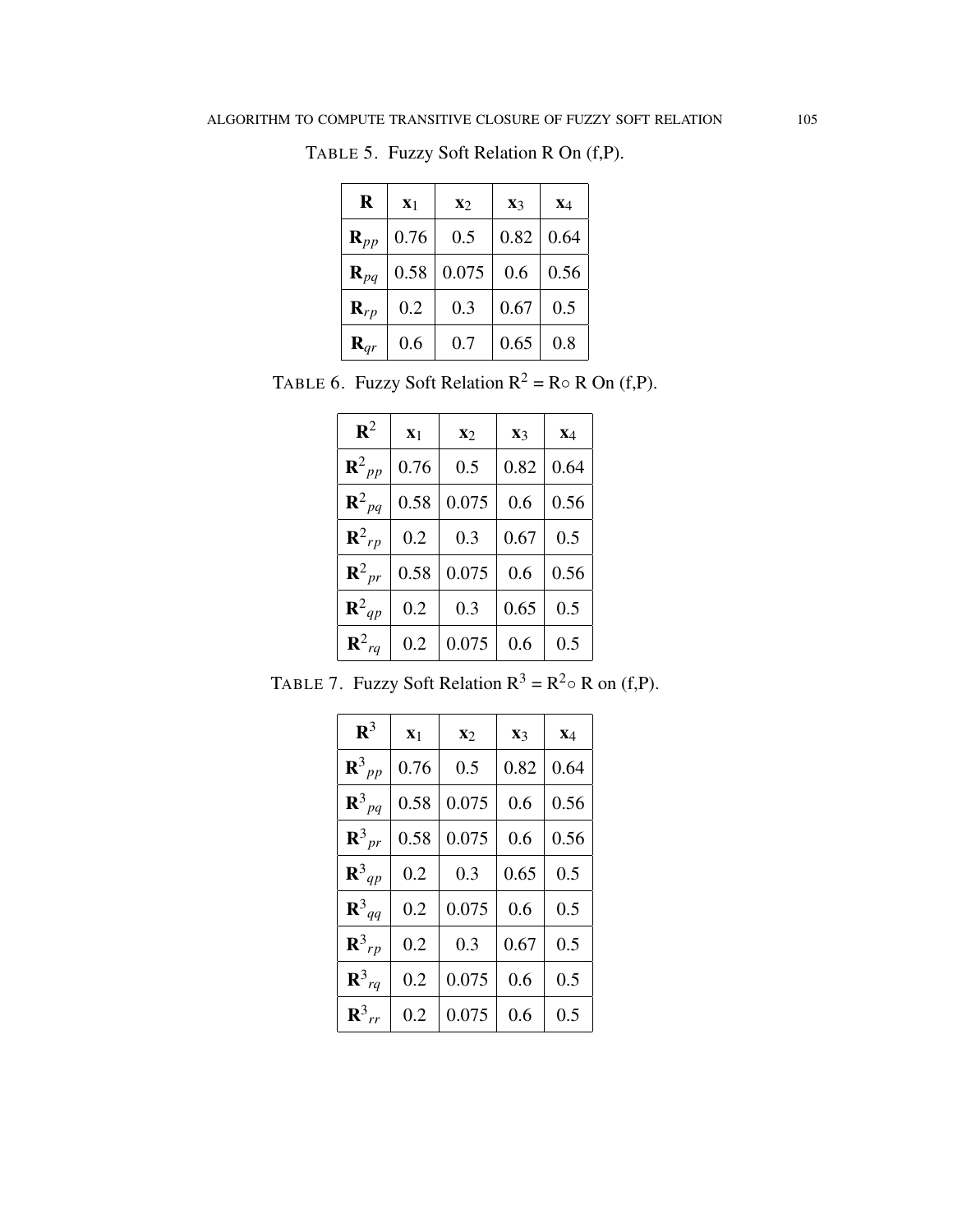| $\mathbf{R}^4$        | $\mathbf{X}_1$ | $\mathbf{x}_2$ | $\mathbf{X}_3$ | $X_4$ |
|-----------------------|----------------|----------------|----------------|-------|
| ${\bf R}^4{}_{pp}$    | 0.76           | 0.5            | 0.82           | 0.64  |
| ${\bf R}^4{}_{pq}$    | 0.58           | 0.075          | 0.6            | 0.56  |
| ${\bf R}^4{}_{pr}$    | 0.58           | 0.075          | 0.6            | 0.56  |
| ${\bf R}^4_{qp}$      | 0.2            | 0.3            | 0.65           | 0.5   |
| ${\bf R}^4_{qq}$      | 0.2            | 0.075          | 0.6            | 0.5   |
| ${\bf R}^4{}_{ar}$    | 0.2            | 0.075          | 0.6            | 0.5   |
| $\mathbf{R}^4{}_{rp}$ | 0.2            | 0.3            | 0.67           | 0.5   |
| ${\bf R}^4{}_{rq}$    | 0.2            | 0.075          | 0.6            | 0.5   |
| ${\bf R}^4{}_{rr}$    | 0.2            | 0.075          | 0.6            | 0.5   |

TABLE 8. Fuzzy Soft Relation  $R^4 = R^3 \circ R$  On (f,P).

TABLE 9. Fuzzy Soft Relation  $R^5 = R^4 \circ R$  On (f,P).

| $\mathbf{R}^5$     | $\mathbf{X}_1$ | $\mathbf{X}$ | $\mathbf{x}_3$ | $X_4$ |
|--------------------|----------------|--------------|----------------|-------|
| ${\bf R}^5{}_{pp}$ | 0.76           | 0.5          | 0.82           | 0.64  |
| ${\bf R}^5{}_{pq}$ | 0.58           | 0.075        | 0.6            | 0.56  |
| $R_{pr}^5$         | 0.58           | 0.075        | 0.6            | 0.56  |
| ${\bf R}^5{}_{qp}$ | 0.2            | 0.3          | 0.65           | 0.5   |
| ${\bf R}^5_{qq}$   | 0.2            | 0.075        | 0.6            | 0.5   |
| ${\bf R}^5{}_{qr}$ | 0.2            | 0.075        | 0.6            | 0.5   |
| ${\bf R}^5{}_{rp}$ | 0.2            | 0.3          | 0.67           | 0.5   |
| ${\bf R}^5{}_{rq}$ | 0.2            | 0.075        | 0.6            | 0.5   |
| $R_{rr}^5$         | 0.2            | 0.075        | 0.6            | 0.5   |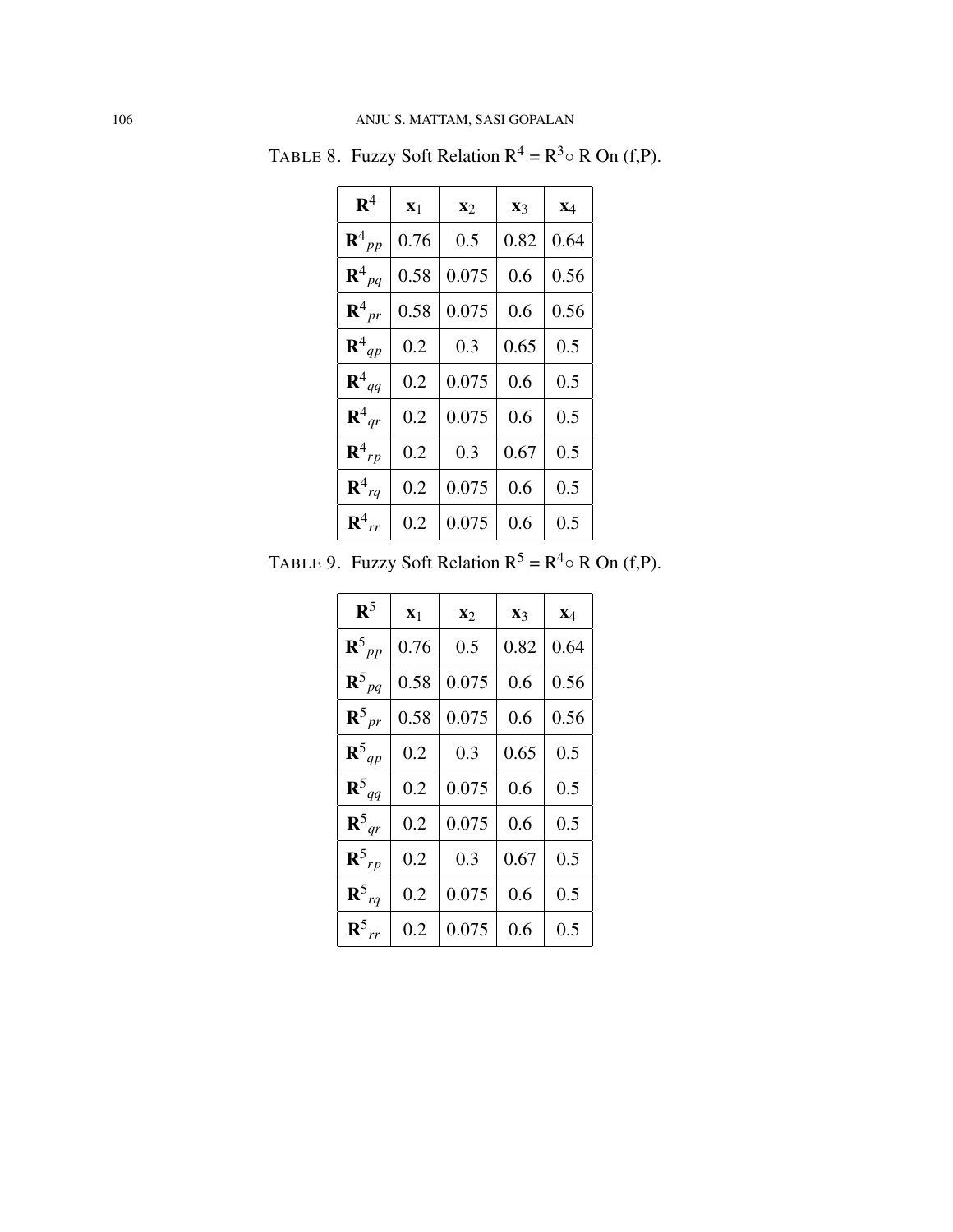Since  $R^5 = R^4$  algorithm stops computing the composition of fuzzy soft relation R on (f,P) and finally we get the transitive closure of R as  $\hat{R} = R U R^2 U R^3 U R^4$ 

# 6. CONCLUSION

In this paper basic properties of transitive closure of a fuzzy soft relation is studied. We have established a new minimum durational algorithm for computing the transitive closure of a fuzzy soft relation. In real life situation using this algorithm one can get more affirmative solution in decision making problems. As a future work we will extend the algorithm to compute the minimum fuzzy soft equivalence relation containing the given relation.

### CONFLICT OF INTERESTS

The author(s) declare that there is no conflict of interests.

#### **REFERENCES**

- [1] Aygnolu, A., Aygn, H. Introduction to fuzzy soft groups. Comput. Math. Appl. 58(6)(2009), 1279-1286.
- [2] Ali, M. I., Shabir, M., Naz, M. Algebraic structures of soft sets associated with new operations. Comput. Math. Appl. 61 (9) (2011), 2647-2654.
- [3] Jayaram, B., Mesiar, R. I-Fuzzy equivalence relations and I-fuzzy partitions. Inf. Sci. 179(9)(2009), 1278- 1297.
- [4] Yao, B., Liu J., Rui-xia Yan, Fuzzy soft set and soft fuzzy set, 2008 IEEE Fourth International Conference on Natural Computation, (2008), DOI: 10.1109/ICNC.2008.137.
- [5] Boixader D., Indistinguishability operators with respect to different t-norms, Int. J. Uncertain. Fuzziness Knowl.-Based Syst. 20 (2012), 167-183.
- [6] Dring, C., Lesot, M. J., Kruse, R. Data analysis with fuzzy clustering methods. Comput. Stat. Data Anal. 51 (1) (2006), 192-214.
- [7] Aktas, H., Cagman, N. Soft sets and soft groups. Inf. Sci. 177 (13) (2007), 2726-2735.
- [8] Hwang C. L. and Yoon K. P., Multiple Attribute Decision Making: Methods and Applications. New York, NY, USA: Springer-Verlag, 1981.
- [9] Murali, V. Fuzzy equivalence relations. Fuzzy Sets Syst. 30 (2) (1989), 155-163.
- [10] Jiang, Y., Liu, H., Tang, Y., Chen, Q.. Semantic decision making using ontology-based soft sets. Math. Computer Model. 53 (5-6) (2011), 1140-1149.
- [11] Alcantud, J.C.R.; Rambaud, S.C.; Torrecillas, M.J.M. Valuation Fuzzy Soft Sets: A Flexible Fuzzy Soft Set Based Decision Making Procedure for the Valuation of Assets. Symmetry, 9 (2017), 253.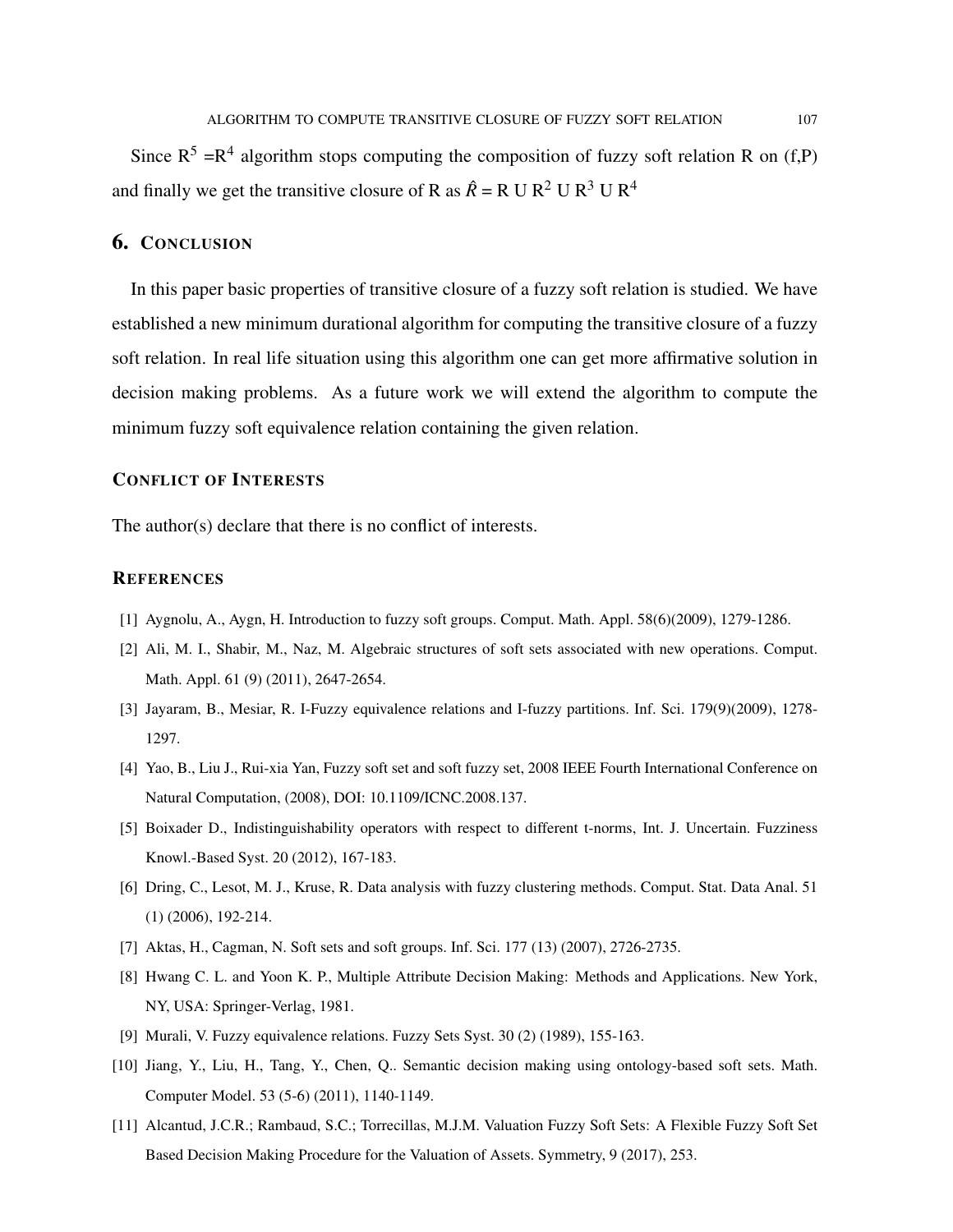- [12] Jun Y. B. and Park C. H., Application of soft sets in ideal theory of BCK/BCI-algeras, Inf. Sci. 178 (2008), 2466-2475.
- [13] Klir G.J., Yuan B., Fuzzy sets and fuzzy logic, in: Theory and Applications, Prentice-Hall Inc, New Jersey, 1995.
- [14] Maji P. K., Biswas R., and Roy R., Fuzzy soft sets, J. Fuzzy Math. 9 (2001), 589-602.
- [15] Maji P. K., Biswas R., and Roy R., An application of soft sets in decision making problems, Comput. Math. Appl. 44 (2002), 1077-1083.
- [16] Maji P. K. and Roy R., A fuzzy set theoretic approach to decision making problems, J. Comput. Appl. Math. 203 (2007), 412-418.
- [17] Maji P. K., Biswas R., and Roy R., Soft set theory, Comput. Math. Appl. 45 (2003), 555-562.
- [18] Della Stella, M. E., Guido, C., Ruzittu, L. The structure of many-valued relations III. Tied relational systems. In 2017 IEEE International Conference on Fuzzy Systems (FUZZ-IEEE) (pp. 1-6). IEEE. (2017, July).
- [19] Molodtsov D.A., Soft set theory-first results. Comput. Math. Appl. 37 (1999), 19-31.
- [20] Murali, V. Fuzzy equivalence relations. Fuzzy Sets Syst. 30 (2) (1989), 155-163.
- [21] Novak, V. Reasoning about mathematical fuzzy logic and its future. Fuzzy Sets Syst. 192 (2012), 25-44.
- [22] Palmeira E. S. and Bedergal B. C., Extension of fuzzy logic operatorsdefined on bounded lattices via retractions, Comput. Math. Appl. 63 (2012), 1026-1038.
- [23] Pei D., Miao D., From soft sets to information systems, Granular Computing, 2005 IEEE International Conference, (2005), 617-621.
- [24] Qin K.Y., Hong, Z.Y. On soft equality. J. Comput. Appl. Math. 234 (2010), 1347-1355.
- [25] Shabir, M., Ali, M. I. Soft ideals and generalized fuzzy ideals in semigroups. New Math. Nat. Comput. 5 (03) (2009), 599-615.
- [26] Shakiba A., Hooshmandasl M.R., Davvaz B., Fazeli, S.A.S. S-approximation spaces: A fuzzy approach. Iran. J. Fuzzy Syst. 14 (2017), 127-154.
- [27] Vladimir Pavlica, Dusan Petrovacki, Fuzzy control based on fuzzy relational equations, Yugoslav J. Oper. Res. 9 (1999 ), 273-283.
- [28] Wang, J., Hu, Y., Xiao, F., Deng, X., Deng, Y. A novel method to use fuzzy soft sets in decision making based on ambiguity measure and Dempster-Shafer theory of evidence: an application in medical diagnosis. Artif. Intell. Med. 69 (2016), 1-11.
- [29] Wang, C., Shao, M., He, Q., Qian, Y., Qi, Y. Feature subset selection based on fuzzy neighborhood rough sets. Knowl. Based Syst. 111 (2016), 173-179.
- [30] Yanga H. and Guo Z., Kernels and closures of soft set relations, and softset relation mappings, Comput. Math. Appl. 61 (2011), 651-662.
- [31] Zadeh L.A., Fuzzy sets, Inf. Control 8 (1965), 267-274.